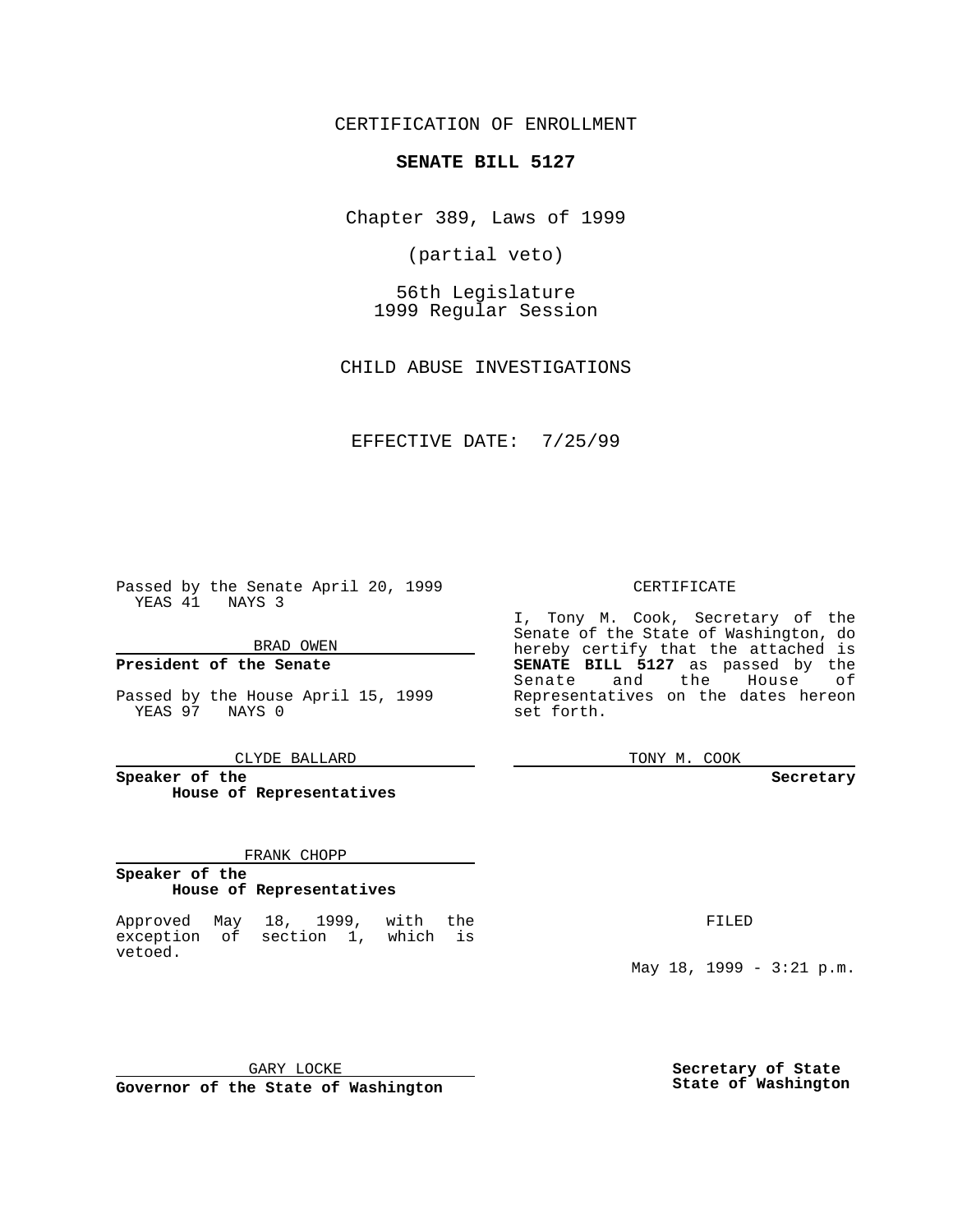## **SENATE BILL 5127** \_\_\_\_\_\_\_\_\_\_\_\_\_\_\_\_\_\_\_\_\_\_\_\_\_\_\_\_\_\_\_\_\_\_\_\_\_\_\_\_\_\_\_\_\_\_\_

\_\_\_\_\_\_\_\_\_\_\_\_\_\_\_\_\_\_\_\_\_\_\_\_\_\_\_\_\_\_\_\_\_\_\_\_\_\_\_\_\_\_\_\_\_\_\_

### AS AMENDED BY THE HOUSE

Passed Legislature - 1999 Regular Session

**State of Washington 56th Legislature 1999 Regular Session**

**By** Senators Kohl-Welles, Hargrove, Long, Heavey, McCaslin, Stevens, Zarelli, Prentice, Kline, Winsley and Costa

Read first time 01/13/1999. Referred to Committee on Judiciary.

 AN ACT Relating to investigations of abuse or neglect; amending RCW 74.14B.010 and 26.44.035; adding a new section to chapter 43.101 RCW; adding new sections to chapter 26.44 RCW; adding a new section to chapter 43.20A RCW; and creating new sections.

5 BE IT ENACTED BY THE LEGISLATURE OF THE STATE OF WASHINGTON:

6 \*NEW SECTION. Sec. 1. The state of Washington affirms the 7 importance of ensuring that crimes involving child sexual abuse are 8 investigated thoroughly and objectively. Children who have been 9 victims of crime deserve to have those who committed the crimes against 10 them brought to justice. Those who may have been accused should expect 11 that investigative agencies will make every effort to conduct thorough 12 and impartial investigations.

13 The best approach to investigations of child sexual abuse crimes involves <sup>a</sup> coordinated effort by investigative agencies that minimizes repetitive investigative interviews and improves the quality of the investigations. The legislature intends to improve the training and resources available to individuals who conduct these interviews and to increase the accuracy of risk assessments and determinations of fact associated with interviews.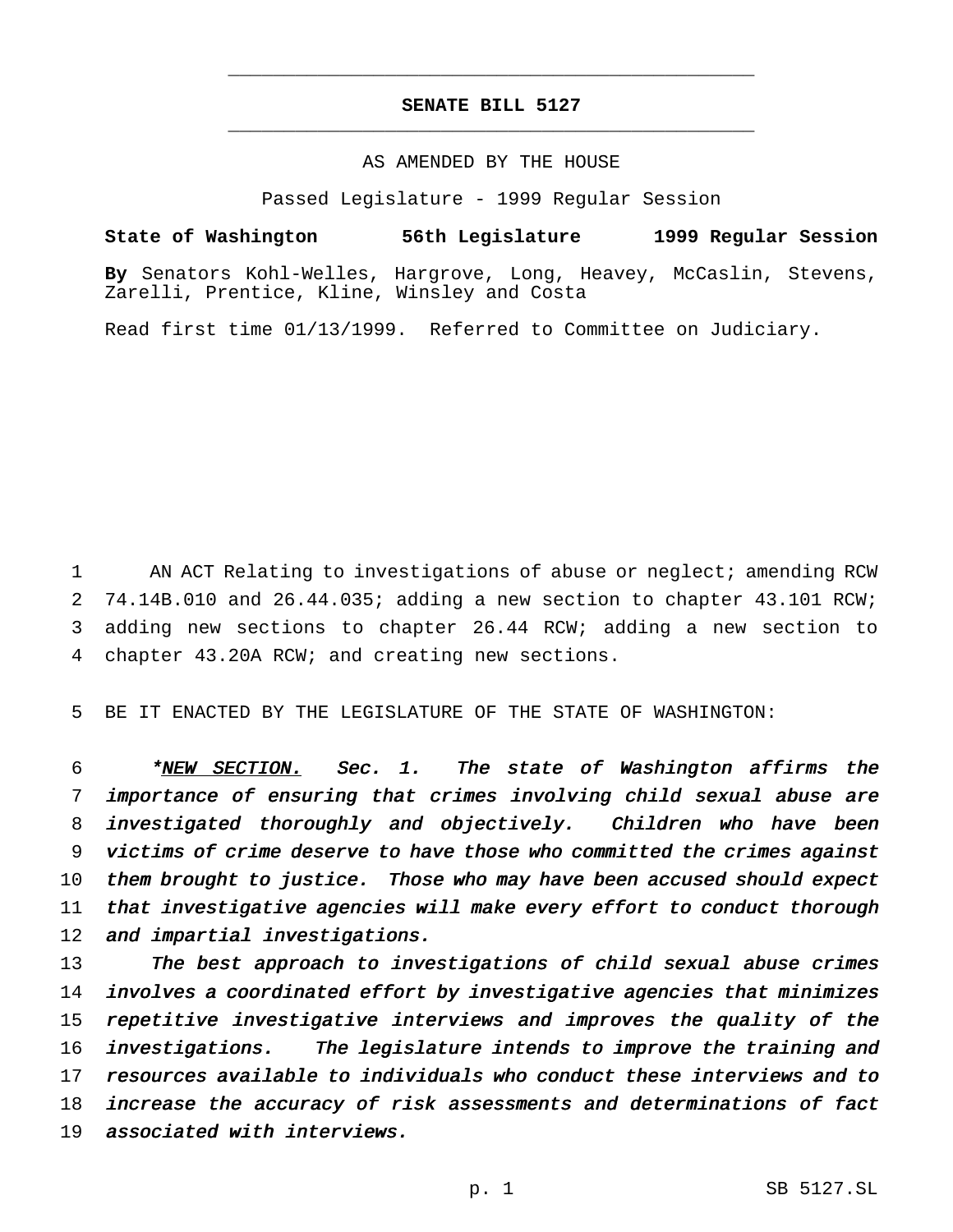**\*Sec. 1 was vetoed. See message at end of chapter.**

 NEW SECTION. **Sec. 2.** A new section is added to chapter 43.101 RCW to read as follows:

 (1) On-going specialized training shall be provided for persons responsible for investigating child sexual abuse. Training participants shall have the opportunity to practice interview skills and receive feedback from instructors.

 (2) The commission, the department of social and health services, the Washington association of sheriffs and police chiefs, and the Washington association of prosecuting attorneys shall design and implement state-wide training that contains consistent elements for persons engaged in the interviewing of children for child sexual abuse cases, including law enforcement, prosecution, and child protective services.

 (3) The training shall: (a) Be based on research-based practices and standards; (b) minimize the trauma of all persons who are interviewed during abuse investigations; (c) provide methods of reducing the number of investigative interviews necessary whenever possible; (d) assure, to the extent possible, that investigative interviews are thorough, objective, and complete; (e) recognize needs of special populations, such as persons with developmental disabilities; (f) recognize the nature and consequences of victimization; (g) require investigative interviews to be conducted in a manner most likely to permit the interviewed persons the maximum emotional comfort under the circumstances; (h) address record retention and retrieval; and (i) documentation of investigative interviews.

 NEW SECTION. **Sec. 3.** The Washington state institute for public policy shall convene a work group to develop state guidelines for the development of child sexual abuse investigations protocols. The work group shall consist of representatives from the department of social and health services, the Washington association of sheriffs and police chiefs, and the Washington association of prosecuting attorneys.

 The work group shall solicit input from a mental health professional certified under chapter 18.19 RCW, a physician licensed under chapter 18.71 RCW with substantial experience in child sexual abuse examinations, a member of the Washington state bar whose practice is primarily defense-oriented, the attorney general, a superior court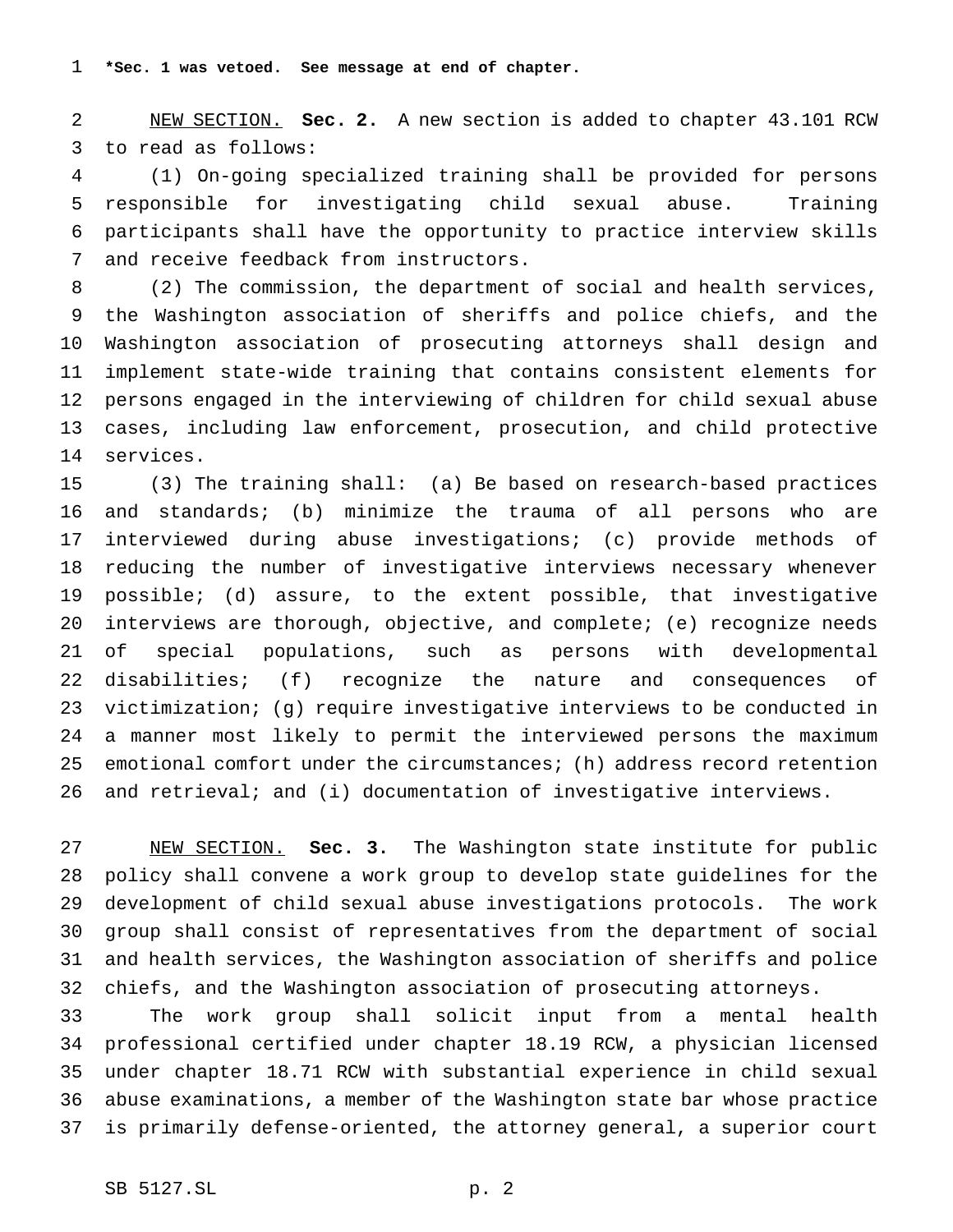judge, a child development specialist, a representative from an agency serving the developmentally disabled, an advanced registered nurse practitioner licensed under chapter 18.79 RCW, a representative from a child serving agency, and a victim's advocate.

 The work group guidelines shall include issues to be addressed within local protocols adopted pursuant to this act. Those issues shall include multivictim cases, cases involving multiple suspects, information sharing between the department and law enforcement, methods to reduce the number of investigative interviews, and documentation of investigations.

 The work group guidelines shall be provided as a resource to local agencies in developing local protocols mandated under this act.

 The guidelines developed by the work group shall be presented to the legislature not later than December 1, 1999.

 NEW SECTION. **Sec. 4.** A new section is added to chapter 26.44 RCW to read as follows:

 (1) Each agency involved in investigating child sexual abuse shall document its role in handling cases and how it will coordinate with other local agencies or systems and shall adopt a local protocol based on the state guidelines. The department and local law enforcement agencies may include other agencies and systems that are involved with child sexual abuse victims in the multidisciplinary coordination.

 (2) Each county shall develop a written protocol for handling criminal child sexual abuse investigations. The protocol shall address the coordination of child sexual abuse investigations between the prosecutor's office, law enforcement, the department, local advocacy groups, and any other local agency involved in the criminal investigation of child sexual abuse, including those investigations involving multiple victims and multiple offenders. The protocol shall be developed by the prosecuting attorney with the assistance of the agencies referenced in this subsection.

 (3) Local protocols under this section shall be adopted and in place by July 1, 2000, and shall be submitted to the legislature prior to that date.

 **Sec. 5.** RCW 74.14B.010 and 1987 c 503 s 8 are each amended to read as follows: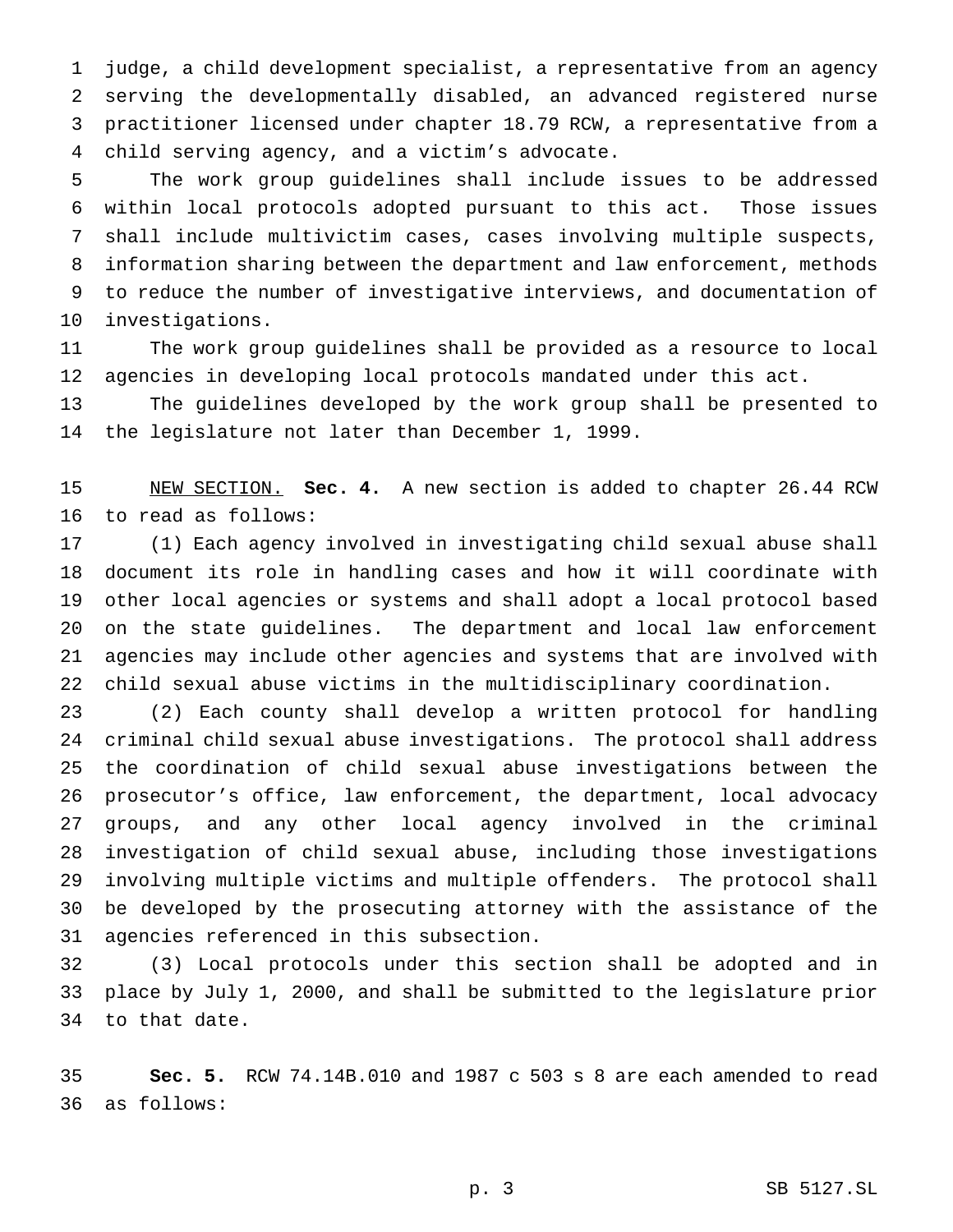(1) Caseworkers employed in children services shall meet minimum standards established by the department of social and health services. Comprehensive training for caseworkers shall be completed before such caseworkers are assigned to case-carrying responsibilities without direct supervision. Intermittent, part-time, and standby workers shall be subject to the same minimum standards and training.

 (2) On-going specialized training shall be provided for persons 8 responsible for investigating child sexual abuse. Training participants shall have the opportunity to practice interview skills 10 and receive feedback from instructors.

11 (3) The department, the criminal justice training commission, the Washington association of sheriffs and police chiefs, and the Washington association of prosecuting attorneys shall design and implement state-wide training that contains consistent elements for persons engaged in the interviewing of children, including law enforcement, prosecution, and child protective services.

17 (4) The training shall: (a) Be based on research-based practices and standards; (b) minimize the trauma of all persons who are interviewed during abuse investigations; (c) provide methods of reducing the number of investigative interviews necessary whenever 21 possible; (d) assure, to the extent possible, that investigative 22 interviews are thorough, objective, and complete; (e) recognize needs 23 of special populations, such as persons with developmental 24 disabilities; (f) recognize the nature and consequences of victimization; (g) require investigative interviews to be conducted in 26 a manner most likely to permit the interviewed persons the maximum 27 emotional comfort under the circumstances; (h) address record retention 28 and retrieval; and (i) documentation of investigative interviews.

 NEW SECTION. **Sec. 6.** A new section is added to chapter 43.20A RCW to read as follows:

 The department shall establish three pilot projects involving child sexual abuse investigations. The projects shall follow written protocols and use different methods and techniques to conduct and preserve interviews with alleged child victims of sexual abuse. The department shall provide the appropriate committees of the senate and house of representatives an interim report by December 15, 1999, and a final report by December 15, 2000. The Washington state institute for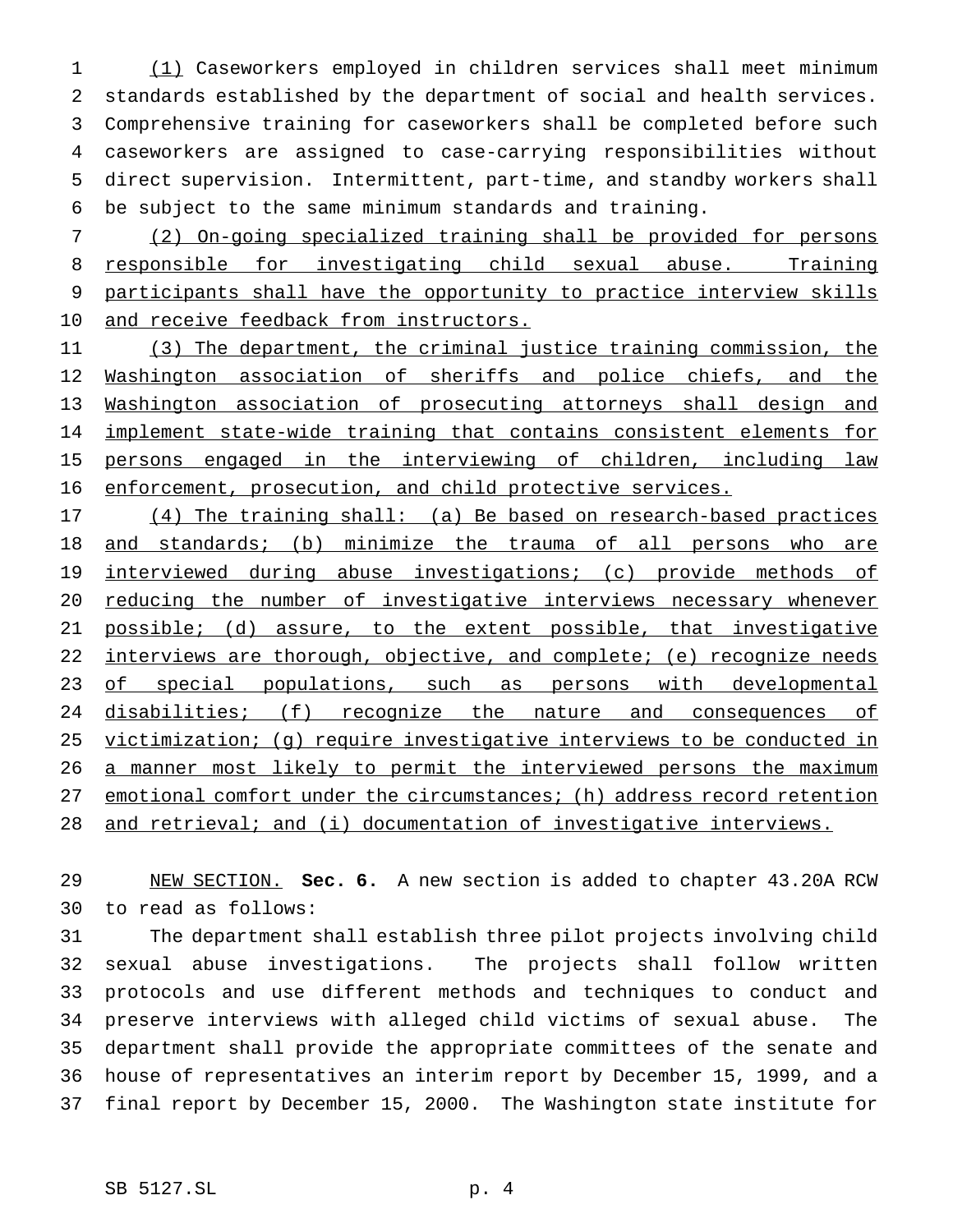public policy shall evaluate the pilot projects and report to the legislature by December 1, 2000.

 **Sec. 7.** RCW 26.44.035 and 1997 c 386 s 26 are each amended to read as follows:

 (1) If the department or a law enforcement agency responds to a complaint of alleged child abuse or neglect and discovers that another agency has also responded to the complaint, the agency shall notify the other agency of their presence, and the agencies shall coordinate the investigation and keep each other apprised of progress.

10 (2) The department, each law enforcement agency, each county prosecuting attorney, each city attorney, and each court shall make as soon as practicable a written record and shall maintain records of all incidents of suspected child abuse reported to that person or agency.

14 (3) Every employee of the department who conducts an interview of any person involved in an allegation of abuse or neglect shall retain 16 his or her original written records or notes setting forth the content 17 of the interview unless the notes were entered into the electronic 18 system operated by the department which is designed for storage, retrieval, and preservation of such records.

 (4) Written records involving child sexual abuse shall, at a minimum, be a near verbatim record for the disclosure interview. The 22 near verbatim record shall be produced within fifteen calendar days of the disclosure interview, unless waived by management on a case-by-case basis.

25 (5) Records kept under this section shall be identifiable by means of an agency code for child abuse.

 NEW SECTION. **Sec. 8.** The legislature finds that the parent, guardian, or foster parent of a child who may be the victim of abuse or neglect may become involved in the investigation of the abuse or neglect. The parent, guardian, or foster parent may also be made a party to later court proceedings and be subject to a court-ordered examination by a physician, psychologist, or psychiatrist. It is the intent of the legislature by enacting section 9 of this act to avoid actual or perceived conflicts of interest that may occur when the parent, guardian, or foster parent is also a law enforcement officer and is assigned to conduct the investigation of alleged abuse or neglect concerning the child.